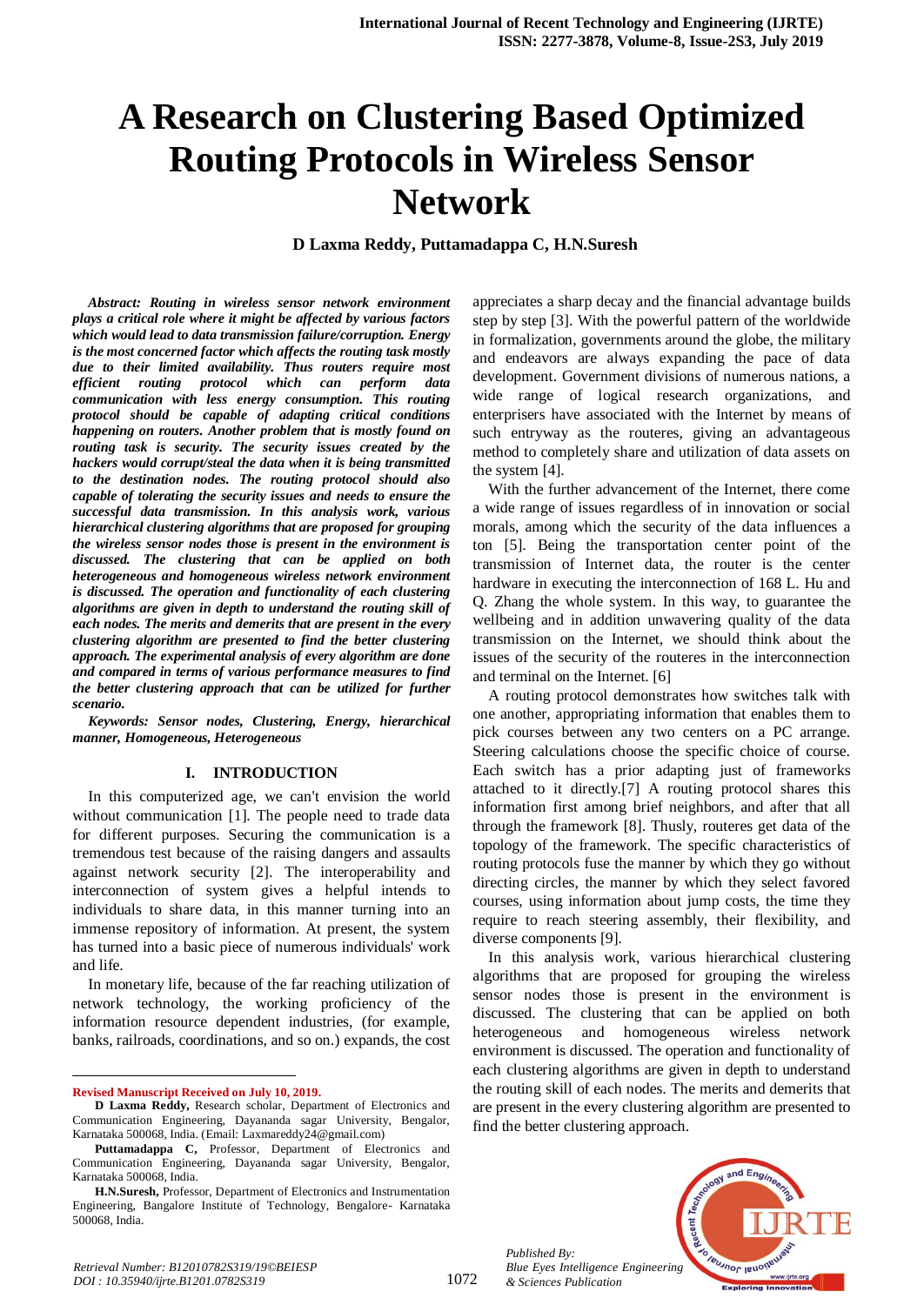#### **A RESEARCH ON CLUSTERING BASED OPTIMIZED ROUTING PROTOCOLS IN WIRELESS SENSOR NETWORK**

#### **II. DISCUSSION OF VARIOUS ENERGY EFFICIENT CLUSTERING BASED ROUTING PROTOCOLS**

Hierarchical routing is better than level based directing convention as the last one faces high control parcel overhead and high inertness because of flooding. Therefore, diminishing throughput just as the lifetime of the sensor hubs. In progressive steering, many grouping calculations have just been proposed. The group heads are all the more dominant, experience more traffic and are less vitality obliged gadgets as opposed to sensor hubs. A various leveled convention decreases crash in the remote system and furthermore empowers the obligation cycling of sensor hubs for expanded vitality effectiveness. However the plan of these conventions faces a few goes up against, for example, determination of group heads, bunch arrangement, extra overheads acquired amid bunch head change and different counts prompting vitality wastage for dynamic grouping in huge sensor systems.

Manjeshwar et al [10] introduced the Threshold-sensitive Energy Efficient sensor Network (TEEN) which is like LEACH with the exception of that the hubs are permitted to transmit just when the detected esteem is not exactly a limit esteem. This convention decreases the complete number of transmissions. In spite of its preference, it is appropriate for time basic applications, for example, interruption and blast location. Power-Efficient Gathering in Sensor Information System (PEGASIS) [11] is an improvement over LEACH. It is an ideal chain based convention in which the sensor hubs transmit information just to their closest neighbors which further impart to the base station as indicated by its turn.

Drain is one of the various leveled steering conventions in which bunch head choice and group development is irregular. Be that as it may, the job of cluster head (CH) is turned among the bunch individuals in order to equitably disseminate the vitality dispersal over the bunch. Many improved LEACH conventions have been executed concentrating on various zones [12]. Ibriq et al [13] utilized Genetic Algorithm (GA) to produce vitality effective progressive bunches. The base station communicates the GA-based groups setup, which is gotten by the sensor hubs and the system is arranged as needs be. This strategy is an upgrade of the LEACH convention which prompts enhanced arrangement of the vitality effective groups.

Ding et al [14] proposed a distributed weight-based energy-efficient hierarchical clustering protocol (DWEHC). Every hub initially finds its neighbors (in its walled in area locale), at that point ascertains its weight which depends on its lingering vitality and separation to its neighbors. The biggest weight hub in an area may turn into a bunch head. Reproductions results showed that DWEHC produces very much adjusted groups. Both intra bunch and between group vitality utilization is extraordinarily improved.

Xing et al [15] proposed a dependability estimates that coordinate the traditional availability based system unwavering quality with the detecting inclusion measure demonstrating the Quality of Service (QoS) of the WSN. And furthermore this work proposed a dynamic methodology for assessing such inclusion arranged QoS unwavering quality. Dependability measures can mirror the QoS of WSN through the joining of the detecting inclusion and the system network, and this methodology for the unwavering quality investigation is computationally productive and simple to execute.

Moussaoui [16] proposed a Distributed Energy-proficient Clustering-based Hierarchy Protocol (DECHP), which appropriates the vitality dispersal equitably among all sensor hubs to improve arrange lifetime and normal vitality investment funds. This work is an expansion of the calculation to be specific DWEHC approach where the even vitality sharing isn't finished. Execution of the proposed DECHP convention is evaluated by reenactment and contrasted with other grouping based conventions (LEACH. Drain C, and PEGASIS). The recreation results demonstrate that DECHP beats its comparatives by consistently setting CHs all through the entire sensor field, performing adjusted bunching, and utilizing a geological and vitality mindful steering ways between CHs to exchange melded information to the BS.

Lung et al [17] proposed Distributed HAC (DHAC) calculation which gives a base up bunching approach by gathering comparative hubs together before the Cluster Head (CH) is chosen. DHAC can oblige both quantitative and subjective data types. With programmed CH turn and rescheduling, DHAC abstains from reclustering and accomplishes uniform vitality scattering through the entire system lifetime. DHAC can maintain a strategic distance from the time and vitality devoured by reclustering. In the group upkeep arrange, DHAC utilizes programmed CH revolution and rescheduling to guarantee uniform vitality dissemination inside bunches. DHAC further evades superfluous vitality utilization of rescheduling by considering the system traffic load.

Heikalabad [18] proposed the various leveled directing calculation dependent on new group head determination and bunch development convention to be specific REACH. This calculation chooses a best sensor hub as a bunch head as far as vitality and separation. The principle commitment of this calculation is to choose a best sensor hub as far as vitality and separation as a bunch head by an improved technique. Additionally the steering calculation utilized in proposed convention is multi jump so that can adjust the vitality utilization among hubs. Reproduction results demonstrate that the REACH delay the system lifetime about 40% and 13% in contrast with the LEACH and HEED, individually.

Gawdan et al [19] exhibited a Novel Secure Key Management (NSKM) module giving a productive adaptable post-dissemination key foundation that permits the various leveled bunching topology stage to arrangement adequate security administrations. In this work an exertion has been made to couple progressive grouping based directing with Novel Secure Key Management module. The determination of SCH among CHs dependent on its area and its separation to BS, utilizing in-organize keys age and mixing the greater part of correspondence types in WSNs have been one of a kind highlights of this work.

Khan et al [20] directed research is the improvement of another Zone-Based Hierarchical Framework (ZBHF) with



*Published By:*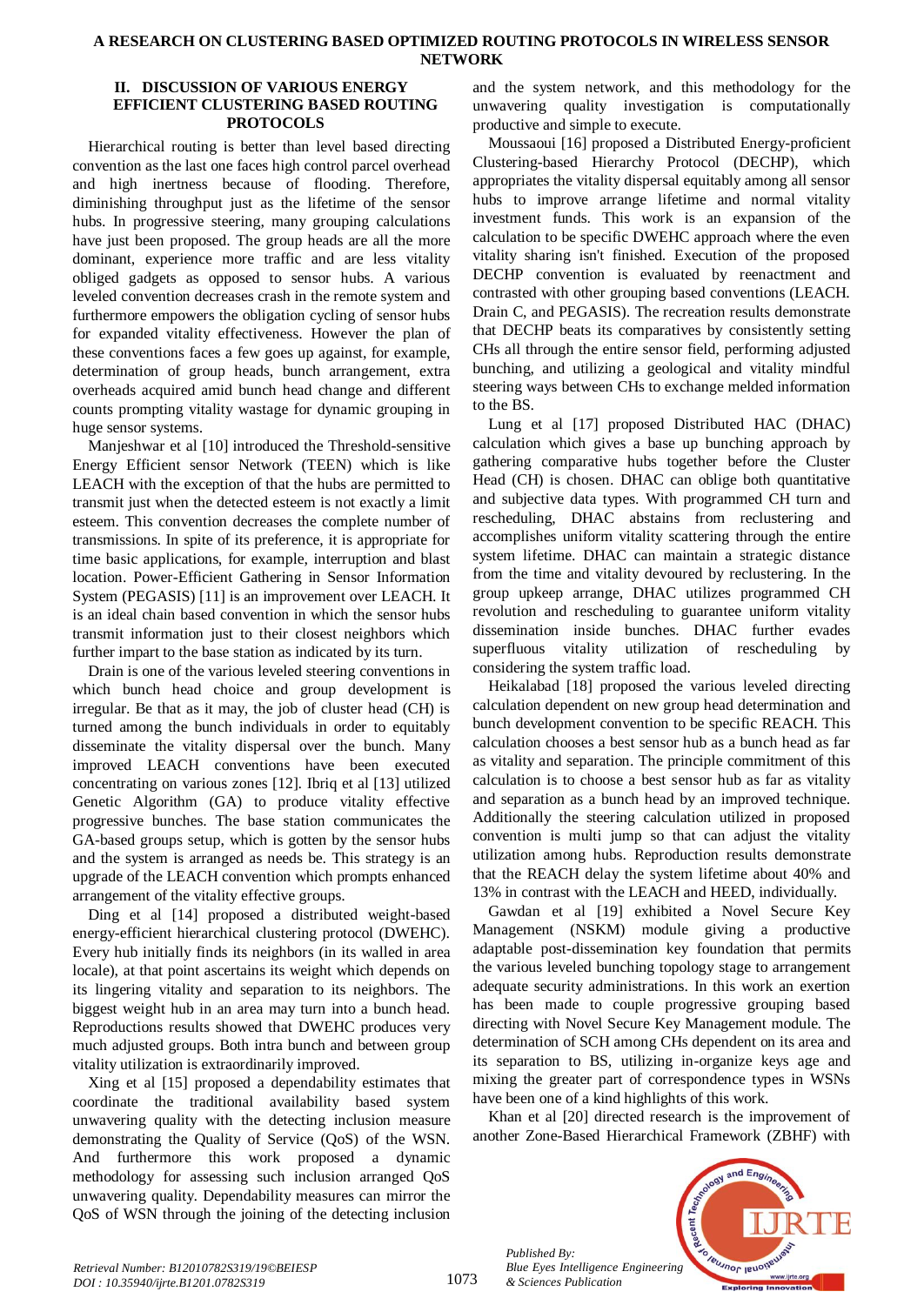coordinated recently proposed Zone-Based Self-arranging Clustering (ZBSC) plot for vitality effective WSNS. The key component of the proposed arrangements is simply the minimization of vitality utilization amid the self-association bunching procedure to amplify organize lifetime. The plan has been actualized and assessed in a hand crafted Java based test system. The reproduction results confirm that ZBHF and ZBSC give productive system foundation to amplifying system lifetime as contrast with existing arrangements.

Singh Tripti, Neha Gupta et al [21] recommended an improvement of LEACH. In our proposed calculation, static grouping with dynamic determination of bunch heads is recommended inside each group. It forestalls arbitrary and concentrated determination of bunch heads. An insignificant increment in vitality prompts unmistakable improvement in the throughput. Recreation results demonstrate that the calculation is considerably more productive and mean that this calculation can offset hub's vitality utilization with the throughput when contrasted and LEACH. Besides, the outcomes got are needy upon extra imperatives, for example, area data.

Ateya et al [22] presented the Multilevel Hierarchical Clustering (MLHC) calculation, which is another steering convention that decrease the vitality utilization in heterogeneous WSNs. MLHC is a group based steering convention which utilizes bunching of WSNs more than one time each round. After the primary bunching happens, the leaders of the groups frames a more elevated amount of grouping with one another. The leaders of the second dimension of groups can speak with the Base Station (BS). Recreations demonstrate that MLHC decrease vitality dispersal and delay the existence time of the general system contrasted and other existing conventions. Likewise MLHC increment the strength area (time from the beginning of system until the passing of first hub).

Sabet et al [23] proposed another decentralized various leveled group based steering calculation. In this work new methodology grouping and multi bounce directing calculations are performing at a similar stage to diminish control parcels. As per non-uniform vitality utilization among hubs, groups are shaped so that bunch heads have the most competency in sending undertaking of intra-group and between group transmission tree. Vitality utilization, modification degree and the accurate separation that every datum crosses to achieve the base station are three primary alteration parameters for group heads decision. Reenactment results demonstrate that the proposed convention prompts decrease of sensor hubs' vitality utilization and delays the system lifetime, altogether.

## **III. RESULTS & DISCUSSIONS**

In this section, merits and demerits of the various hierarchical clustering algorithms that are proposed by various authors has been given. In table 1, all the research methodologies that have been proposed earlier is described with their technique along with merits and demerits. In this table, the simulation tool that is used for performance analysis is also given along with the results obtained from the performance evaluation. The number of nodes that are considered for the performance evaluation is also given.

| Year | <b>Method</b>                                                  | Type of           | Number of  | <b>Results</b>                                                                                       | <b>Simulation</b> | <b>Merits</b>                                                                                                                                                                                        | <b>Demerits</b>                                                                                            |
|------|----------------------------------------------------------------|-------------------|------------|------------------------------------------------------------------------------------------------------|-------------------|------------------------------------------------------------------------------------------------------------------------------------------------------------------------------------------------------|------------------------------------------------------------------------------------------------------------|
|      |                                                                | data              | nodes      |                                                                                                      | tool              |                                                                                                                                                                                                      |                                                                                                            |
|      |                                                                | transferred       | considered |                                                                                                      |                   |                                                                                                                                                                                                      |                                                                                                            |
| 2001 | <b>TEEN</b>                                                    | Real time<br>data | 100        | Energy<br>dissipated<br>$\overline{\phantom{0}}$<br>$0.5 J$ ,<br>Number<br>of<br>alive nodes -<br>75 | <b>NS 2</b>       | It is well suited for the<br>critical applications<br>The users are enabled to<br>control the energy<br>consumption activities                                                                       | In case of large<br>number nodes<br>routing would be<br>more complex<br>tasks                              |
| 2002 | <b>PEGASIS</b>                                                 | Real time<br>data | 100        | Energy<br>consumption<br>$\mathcal{R}$<br>times<br>than<br>better<br>existing<br>works               | <b>NS 2</b>       | Communication cost is<br>reduced considerably by<br>transferring data to most<br>nearest nodes<br>Improved energy<br>conserved route<br>establishment                                                | Presence of more<br>number of nodes<br>with short lifetime<br>would be uneven<br>load balancing            |
| 2004 | Genetic<br>Algorithm<br>$(GA)$ for<br>Hierarchical<br>Clusters | Real time<br>data | 200        | Percentage<br>of<br>alive<br>$nodes - 50$<br>% better in<br>random<br>topology<br>creation           | <b>NS 2</b>       | Data transmission is<br>done via the set of<br>cluster heads with<br>enough resource<br>availability<br>Optimal energy<br>conservation is achieved<br>by forming clusters<br>using genetic algorithm | Local<br>convergence<br>problem of<br>genetic algorithm<br>would lead to<br>inefficient<br>network routing |

**Table 1(a). Comparison Analysis of various methods**



*Published By:*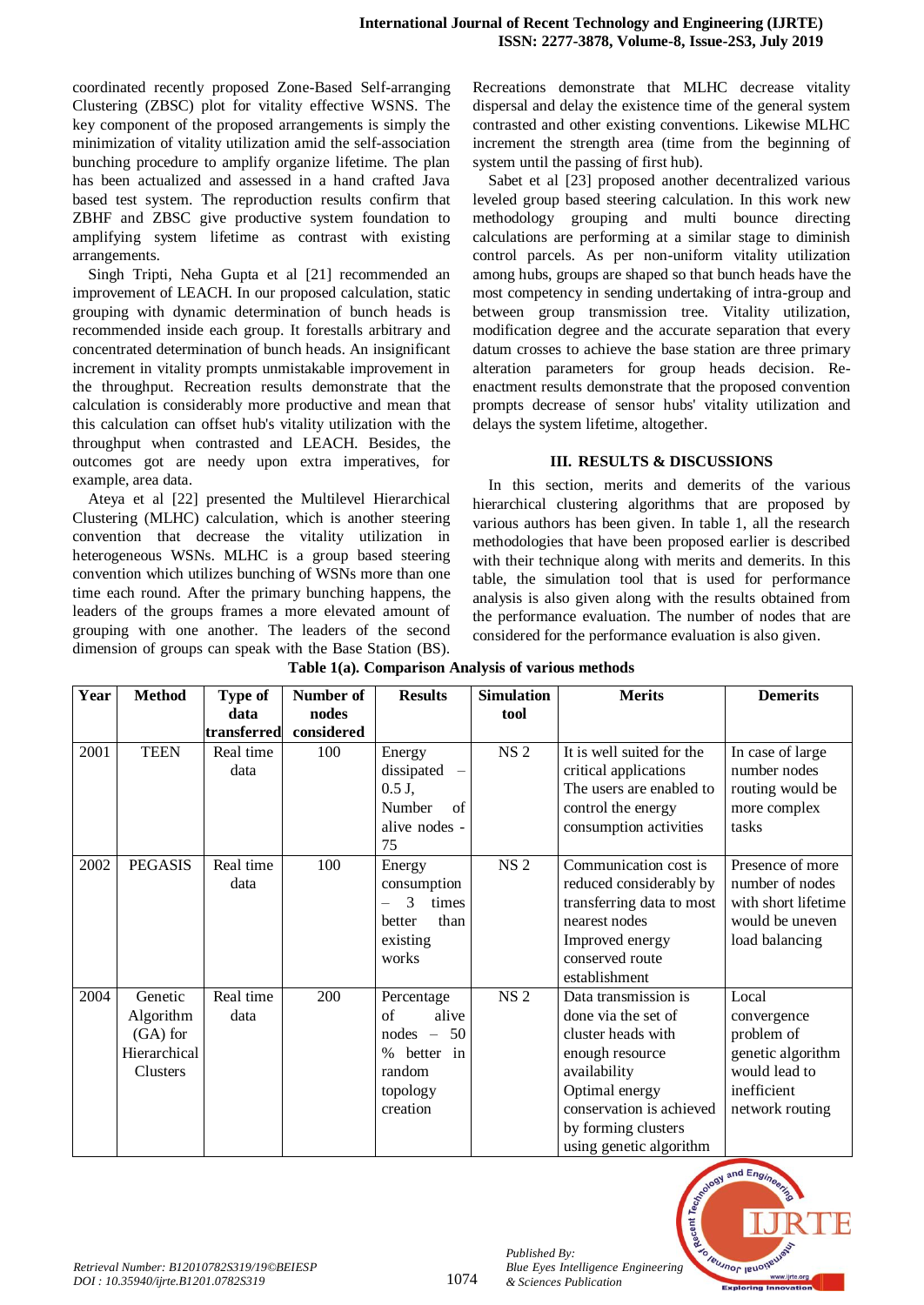## **A RESEARCH ON CLUSTERING BASED OPTIMIZED ROUTING PROTOCOLS IN WIRELESS SENSOR NETWORK**

| Distributed      | Distributed      | 2005 | It is more suitable for | More communication         | Real | 2005 | 300, |
|------------------|------------------|------|-------------------------|----------------------------|------|------|------|
| weight-based     | weight-based     |      | the heterogeneous       | cost might be consumed     | time |      | 1000 |
| energy-efficient | energy-efficient |      | network environment     |                            | data |      |      |
| hierarchical     | hierarchical     |      | The clustering is done. |                            |      |      |      |
| clustering       | clustering       |      | based on weight value   |                            |      |      |      |
| protocol         | protocol         |      | which would lead to     |                            |      |      |      |
| (DWEHC)          | (DWEHC)          |      | efficient clustering    |                            |      |      |      |
| progressive      | progressive      | 2006 | In addition to energy   | Calculation of every       | Real | 2006 | 50   |
| approach with    | approach with    |      | factors, QoS factors    | reliability measures leads | time |      |      |
| reliability      | reliability      |      | also considered for     | to more computation        | data |      |      |
| measures         | measures         |      | evaluation              | overhead                   |      |      |      |
|                  |                  |      | Better and reliable     | Can't support complex      |      |      |      |
|                  |                  |      | routing is guaranteed   | the wireless network       |      |      |      |
|                  |                  |      |                         | environment                |      |      |      |
| Distributed      | Distributed      | 2007 | Perform well by         | Route reestablishment is   | Real | 2007 | 500  |
| Energy-efficient | Energy-efficient |      | covering the large      | complex due to             | time |      |      |
| Clustering-based | Clustering-based |      | coverage area           | distributed nature of      | data |      |      |
| Hierarchy        | Hierarchy        |      | Routing can be done     | nodes                      |      |      |      |
| Protocol         | Protocol         |      | well                    | More computation           |      |      |      |
| (DECHP)          | (DECHP)          |      |                         | overhead                   |      |      |      |

## **Table 1(b). Comparison Analysis of various methods**

# **Table 1(c). Comparison Analysis of various methods**

| Distributed  | 2008 | Avoid the unnecessary       | Degraded in performance when the      | Real | NS <sub>2</sub> | 100 | Number of    |
|--------------|------|-----------------------------|---------------------------------------|------|-----------------|-----|--------------|
| <b>HAC</b>   |      | energy consumption          | sink node is located far from the     | time |                 |     | nodes alive, |
| (DHAC)       |      | Balance the network         | network                               | data |                 |     | energy       |
| algorithm    |      | traffic load efficiently.   |                                       |      |                 |     | dissipation  |
| Improved     | 2009 | Trust also ensured along    | There is an possibility of irrelevant | Real | NS 2 150        |     | Average      |
| <b>LEACH</b> |      | with the energy             | alternate path selection which        | time |                 |     | cluster      |
|              |      | dissipation values          | might lead to performance             | data |                 |     | $diameter -$ |
|              |      | Assure the security during  | degradation                           |      |                 |     | 0.77         |
|              |      | data transmission           |                                       |      |                 |     |              |
|              |      | Less data loss by           |                                       |      |                 |     |              |
|              |      | selecting alternate path in |                                       |      |                 |     |              |
|              |      | case of node failure        |                                       |      |                 |     |              |
| <b>REACH</b> | 2010 | Well balanced energy        | It can only support the network       | Real | NS <sub>2</sub> | 200 | 40 % better  |
|              |      | consumption in the          | with less network density             | time |                 |     | energy       |
|              |      | distributed nodes           | More computation overhead and         | data |                 |     | dissipation  |
|              |      | Increased network life      | energy cannot be evenly               |      |                 |     |              |
|              |      | time                        | distributed in high network density   |      |                 |     |              |

## **Table 1(c). Comparison Analysis of various methods**

| Novel Secure<br>Key<br>Management<br>(NSKM)       | 2011 | Assure the security during<br>transmission of data packets<br>It can provide the security<br>against the replay and node                                                                                                         | Cannot perform<br>well on<br>heterogeneous<br>network                                  | Real time<br>data      | Castalia<br>simulato | 300 | Better storage<br>overhead and<br>security<br>optimization |
|---------------------------------------------------|------|----------------------------------------------------------------------------------------------------------------------------------------------------------------------------------------------------------------------------------|----------------------------------------------------------------------------------------|------------------------|----------------------|-----|------------------------------------------------------------|
|                                                   |      | capture attacks<br>Assure the trust value                                                                                                                                                                                        | environment                                                                            |                        |                      |     |                                                            |
| Zone-Based<br>Hierarchical<br>Framework<br>(ZBHF) | 2012 | Higher network coverage<br>region can be handled well<br>Energy conserved route<br>establishment is guaranteed<br>in the heterogeneous<br>network<br>Zone based routing enables<br>routing optimization in the<br>intra clusters | Improper location<br>zone manager<br>might affect the<br>entire network<br>performance | Real time JAVA<br>data |                      | 320 | Energy<br>$consumption -$<br>$0.01$ J                      |



*Published By:*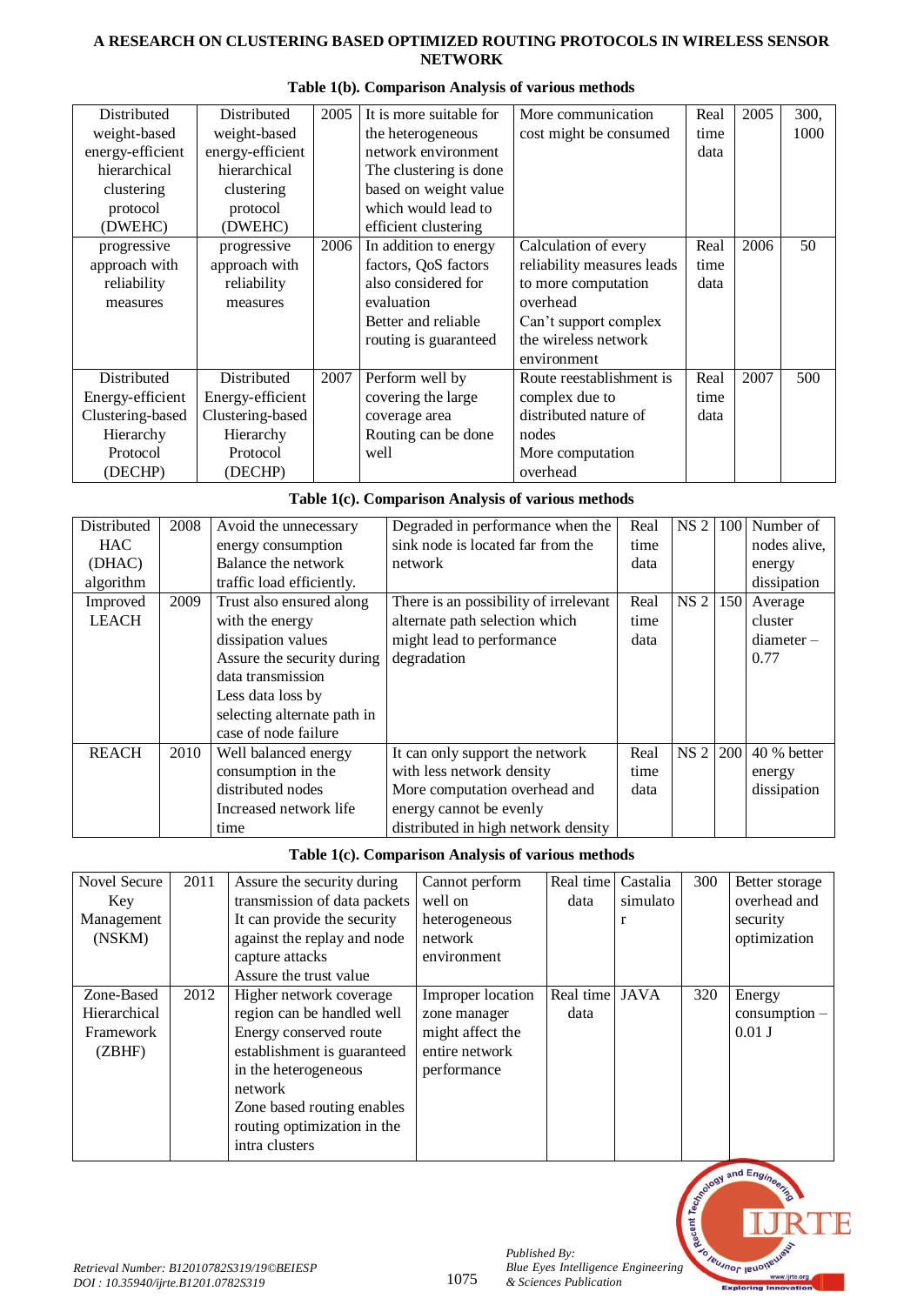#### **International Journal of Recent Technology and Engineering (IJRTE) ISSN: 2277-3878, Volume-8, Issue-2S3, July 2019**

| Improvement | 2013 | Optimal conservation of                 | It might degrade   | Real time Castalia |        | 100 | More       |
|-------------|------|-----------------------------------------|--------------------|--------------------|--------|-----|------------|
| of LEACH    |      | residual energy in the nodes the system |                    | data               | $-3.2$ |     | throughput |
|             |      | Data packet loss is reduced             | performance in     |                    |        |     | with less  |
|             |      | considerably                            | case of missing    |                    |        |     | latency    |
|             |      | More reliability is                     | information values |                    |        |     |            |
|             |      | guaranteed                              |                    |                    |        |     |            |

## **Table 1(d). Comparison Analysis of various methods**

| Multilevel    | 2014 | Provides better         | Cluster head                  | Real time Matlab |                 | 100       | More reliable               |
|---------------|------|-------------------------|-------------------------------|------------------|-----------------|-----------|-----------------------------|
| Hierarchical  |      | performance than        | selection is not              | data             |                 |           |                             |
| Clustering    |      | previous hierarchical   | considered which              |                  |                 |           |                             |
| (MLHC)        |      | clustering algorithm by | might lead to the             |                  |                 |           |                             |
| algorithm     |      | forming clusters from   | reduced                       |                  |                 |           |                             |
|               |      | the available clusters  | performance                   |                  |                 |           |                             |
|               |      | Accuracy and energy     |                               |                  |                 |           |                             |
|               |      | conservation of the     |                               |                  |                 |           |                             |
|               |      | network is increased    |                               |                  |                 |           |                             |
| decentralized | 2015 | Improved performance    | More possibility of Real time |                  | NS <sub>2</sub> |           | 100 random Improved network |
| hierarchical  |      | by decentralizing the   | premature delay in            | data             |                 | $100$ non | life time                   |
| cluster-based |      | routing path            | cluster head nodes            |                  |                 | uniform   |                             |
| routing       |      | establishment process   |                               |                  |                 |           |                             |
| algorithm     |      | Inter cluster formation |                               |                  |                 |           |                             |
|               |      | leads to the better     |                               |                  |                 |           |                             |
|               |      | routing efficiency      |                               |                  |                 |           |                             |

### **IV. CONCLUSION**

In this work we have overviewed and informed about research take a shot at vitality effective progressive group based directing protocol for remote sensor systems as for their capacity necessity. The fundamental goal of a large portion of the current various hierarchical protocol lies on the most proficient method to broaden the system lifetime and how to make a progressively productive utilization of the basic assets, for example, battery control. A ton of studies has just been finished by scientists and furthermore demonstrated that grouping proficiently expands the solidness and lifetime of remote sensor systems. Be that as it may, it likewise uneven characters the vitality utilization among the hubs. To structure any convention for WSN, vitality constraint of a hub assumes a significant job. Every protocol talked about in this paper has singular points of interest and entanglements. To ration vitality balanced among the sensor hub numerous multi jump based information transmission has been considered. In light of the assessment and discourse, it is presumed that multi bounce correspondence are increasingly appropriate for tending to the vast majority of the issues, for example, vitality effectiveness, inclusion and parity vitality utilization among sensor hubs in remote sensor systems.

## **REFERENCE**

1. Perlman, R., Kaufman, C., & Speciner, M. (2016). *Network security: private communication in a public world*. Pearson Education India.Thota, C., Sundarasekar, R., Manogaran, G., Varatharajan, R., & Priyan, M. K. (2018). Centralized fog computing security platform for IoT and cloud in healthcare system. In *Fog Computing: Breakthroughs in Research and Practice* (pp. 365-378). IGI Global.Gupta, A., & Jha, R. K. (2015). A survey of 5G network: Architecture and emerging technologies. *IEEE access*, *3*, 1206-1232.Verhoest, K., Van Thiel, S., Bouckaert, G., Lægreid, P., & Van Thiel, S. (Eds.). (2016). *Government agencies: Practices and lessons from 30 countries*. Springer.

- 2. Botta, A., De Donato, W., Persico, V., & Pescapé, A. (2016). Integration of cloud computing and internet of things: a survey. *Future generation computer systems*, *56*, 684-700.
- 3. K. Moaveninejad, W. Z. Song, and X. Y. Li, "Robust position based routing for wireless ad hoc networks," Ad Hoc Networks,vol. 3, no. 5, pp. 546–559, 2005.
- 4. E. Royer, and C-K Toh, \A review of current routing protocols for Ad-Hoc mobile wireless networks," IEEE Personal Communications, vol. 6, pp. 46-55, Apr. 1999.
- 5. Pathan, A. S. K. (Ed.). (2016). Security of self-organizing networks: MANET, WSN, WMN, VANET. CRC press.
- 6. Chouikhi, S., El Korbi, I., Ghamri-Doudane, Y., & Saidane, L. A. (2015). A survey on fault tolerance in small and large scale wireless sensor networks. *Computer Communications*, *69*, 22-37.
- 7. A. Manjeshwar and D. P. Agrawal, TEEN: A Protocol for Enhanced Efficiency in Wireless Sensor Networks, Proc. of the 1st Int. Workshop on Parallel and Distributed Computing Issues in Wireless Networks and Mobile Computing, 2001.
- 8. S. Lindsey, C. S. Raghavendra, PEGASIS: Power-Efficient Gathering in Sensor Information Systems, IEEE Aerospace Conference Proceedings, vol. 3, pp. 1125-1130, 2002.
- 9. W. Weichao, D. Fei and X. Qijian, An Improvement of Leach Routing Protocol Based on Trust for Wireless Sensor Networks, Proc. of the 5<sup>th</sup> International Conference on Wireless Communications, Networking and Mobile Computing (WiCOM'09), pp. 3330-3333, 2009.
- 10. Ibriq, Jamil, and Imad Mahgoub. "Cluster-based routing in wireless sensor networks: issues and challenges." *SPECTS*. Vol. 4. 2004.
- 11. Ding, Ping, JoAnne Holliday, and Aslihan Celik. "Distributed energy-efficient hierarchical clustering for wireless sensor networks." international conference on Distributed Computing in Sensor Systems. Springer Berlin Heidelberg, 2005.
- 12. Xing, Liudong, and Akhilesh Shrestha. "QoS reliability of hierarchical clustered wireless sensor networks." 2006 IEEE International Performance Computing and Communications



*Published By:*